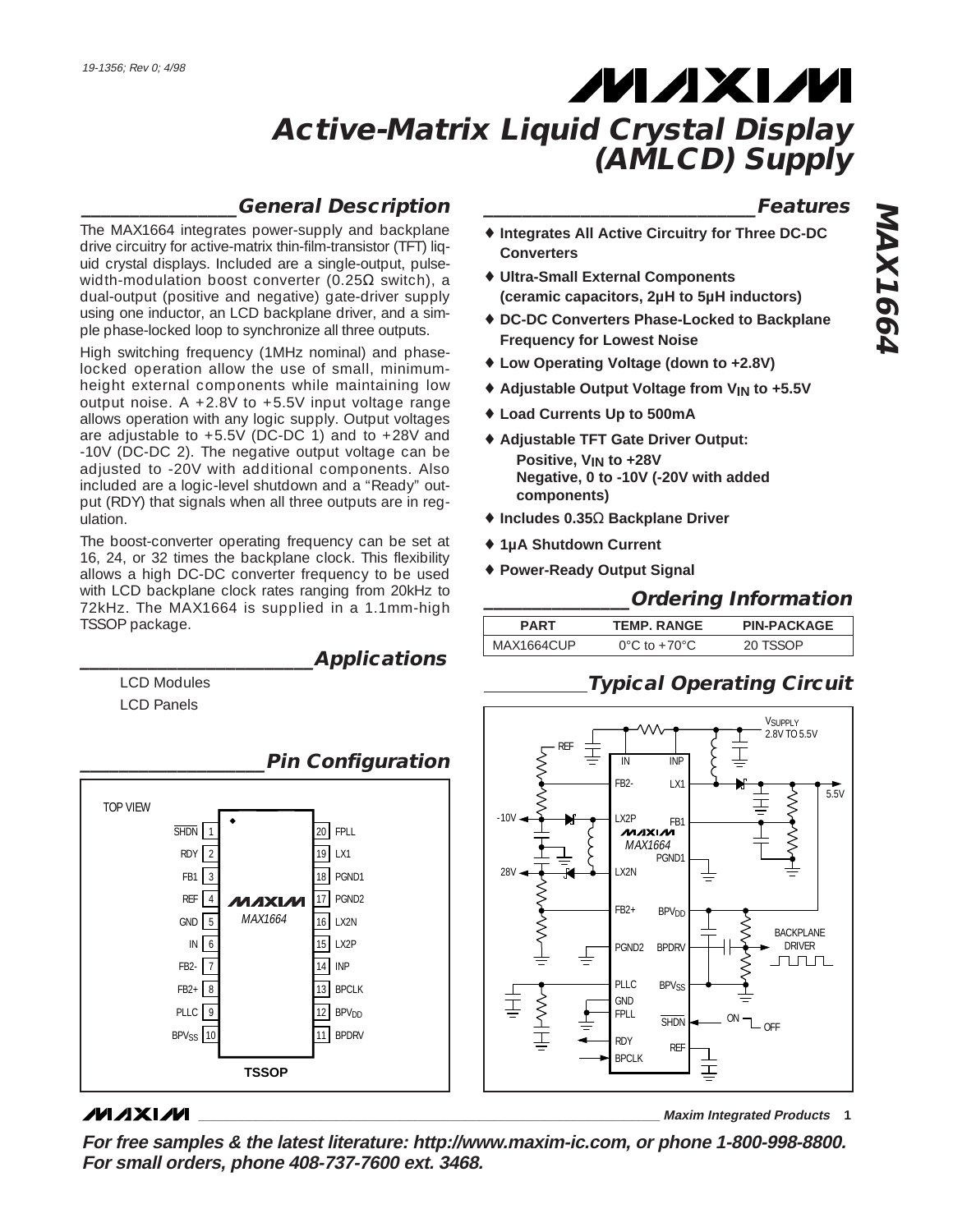## **ABSOLUTE MAXIMUM RATINGS**

| SHDN. INP. FB1. FB2+, REF. PLLC. |  |
|----------------------------------|--|
|                                  |  |

| Continuous Power Dissipation $(T_A = +70^{\circ}C)$ |  |
|-----------------------------------------------------|--|
| 20-Pin TSSOP (derate 7mW/°C above+70°C) 559mW       |  |
|                                                     |  |
|                                                     |  |
|                                                     |  |
| Lead Temperature (soldering, 10sec) +300°C          |  |

Stresses beyond those listed under "Absolute Maximum Ratings" may cause permanent damage to the device. These are stress ratings only, and functional operation of the device at these or any other conditions beyond those indicated in the operational sections of the specifications is not implied. Exposure to absolute maximum rating conditions for extended periods may affect device reliability.

## **ELECTRICAL CHARACTERISTICS**

 $(V_{IN} = V_{INP} = 3.3V$ ,  $\overline{SHDN} = IN$ ,  $V_{BPVDD} = 4V$ ,  $V_{BPVSS} = -1V$ ,  $PGND1 = PGND2 = FPLL = GND$ ,  $fp_{CLK} = 30kHz$ ,  $T_A = 0°C$  to  $+70°C$ , unless otherwise noted. Typical values are at  $T_A = +25^{\circ}C$ .)

| <b>PARAMETER</b>                  | <b>SYMBOL</b>       | <b>CONDITIONS</b>                                                                         | <b>MIN</b>                  | <b>TYP</b>                        | <b>MAX</b> | <b>UNITS</b> |
|-----------------------------------|---------------------|-------------------------------------------------------------------------------------------|-----------------------------|-----------------------------------|------------|--------------|
| Input Supply Range                | $V_{IN}$            |                                                                                           | 2.8                         |                                   | 5.5        | $\vee$       |
| Undervoltage Lockout<br>Threshold | VUVLO               |                                                                                           | 2.5                         |                                   | 2.8        | $\vee$       |
| Quiescent Current                 | $I_{\bigcirc}$      | $V_{\text{FR1+}} = V_{\text{FR2+}} = 1.3V$ , $V_{\text{FR2-}} = -0.1V$ ;<br>$\ln + \ln P$ |                             | 0.5                               | 2          | mA           |
| Shutdown Current                  | l <sub>SD</sub>     | $\overline{\text{SHDN}} = \text{GND}$ , $V_{IN} = 5.5V$ ; $I_{IN} + I_{INP}$              |                             | 0.01                              | 10         | μA           |
| <b>DC-DC 1 (PWM MAIN OUTPUT)</b>  |                     |                                                                                           |                             |                                   |            |              |
| Output Voltage Range              | VOUT1               |                                                                                           | $V_{IN}$                    |                                   | 5.5        | $\vee$       |
|                                   |                     | $FPLL = GND$                                                                              |                             | 32 x f <sub>BPCLK</sub>           |            | Hz           |
| Operating Frequency               | f <sub>OP1</sub>    | $FPLL = REF$                                                                              |                             | $24 \times f$ <sub>BPCI</sub> $K$ |            |              |
|                                   |                     | $FPL = IN$                                                                                |                             | 16 x f <sub>BPCLK</sub>           |            |              |
| FB1 Regulation Voltage            | V <sub>FB1</sub>    | $0 < I_{LX1} < 1.2A$                                                                      | 1.2125                      | 1.2500                            | 1.275      | $\vee$       |
| FB1 Input Bias Current            | IFB1                | $VFB1 = 1.3V$                                                                             |                             |                                   | 100        | nA           |
| LX1 On Resistance                 | RON(LX1)            |                                                                                           |                             | 0.25                              | 0.5        | $\Omega$     |
| LX1 Leakage Current               | $I_{LKG(LX1)}$      | $V_{1}x_{1} = 6V$                                                                         |                             | 0.1                               | 10         | μA           |
| <b>LX1 Peak Current Limit</b>     | $I_{LIM(LX1)}$      |                                                                                           | 1.2                         | 1.5                               | 1.8        | A            |
| Power-Ready Trip Level            | V <sub>TH_RDY</sub> | Rising edge, 2% hysteresis                                                                | 1.091                       | 1.125                             | 1.159      | $\vee$       |
| DC-DC 2 (PFM)                     |                     |                                                                                           |                             |                                   |            |              |
| Positive Output Voltage Range     | $VOUT2+$            |                                                                                           | $V_{IN}$                    |                                   | 28         | $\vee$       |
| Negative Output Voltage Range     | VOUT2-              |                                                                                           | $-10$                       |                                   | $\Omega$   | $\vee$       |
|                                   |                     | $FPLL = GND$                                                                              | $16x$ f <sub>BPCI</sub> $K$ |                                   |            |              |
| Maximum Operating Frequency       | fOP2(MAX)           | $FPLL = REF$<br>12 x f <sub>BPCLK</sub>                                                   |                             |                                   | Hz         |              |
|                                   |                     | $FPLL = IN$                                                                               |                             | 8 x f <sub>BPCLK</sub>            |            |              |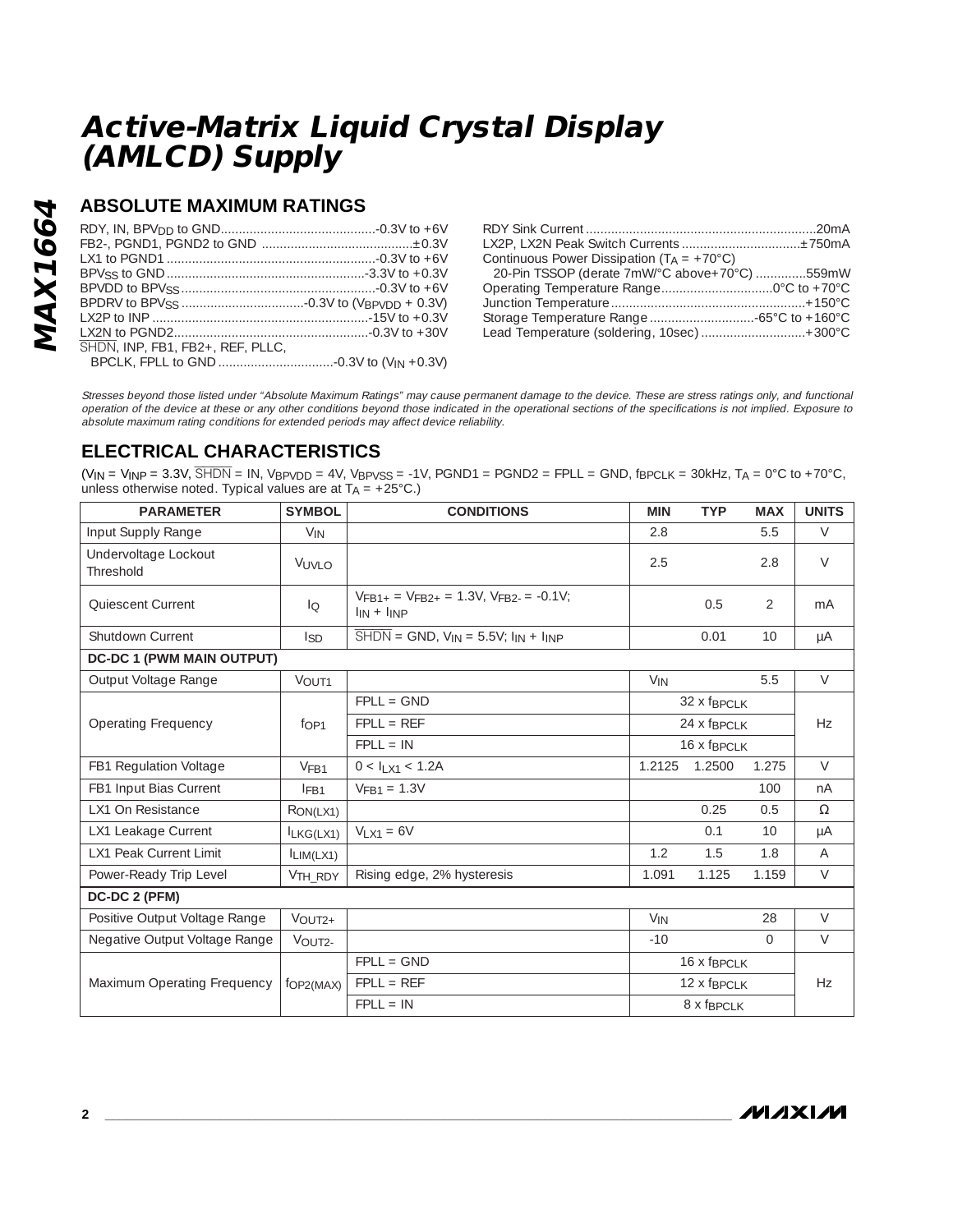### **ELECTRICAL CHARACTERISTICS (continued)**

 $(V_{IN} = V_{INP} = 3.3V$ ,  $\overline{SHDN} = IN$ ,  $V_{BPVDD} = 4V$ ,  $V_{BPVSS} = -1V$ ,  $PGND1 = PGND2 = FPLL = GND$ ,  $fp_{PCLK} = 30kHz$ ,  $T_A = 0^{\circ}C$  to  $+70^{\circ}C$ , unless otherwise noted. Typical values are at  $T_A = +25^{\circ}C$ .)

| <b>PARAMETER</b>                                        | <b>SYMBOL</b>                   |                                       | <b>CONDITIONS</b> | <b>MIN</b>          | <b>TYP</b> | <b>MAX</b>          | <b>UNITS</b>    |
|---------------------------------------------------------|---------------------------------|---------------------------------------|-------------------|---------------------|------------|---------------------|-----------------|
| FB2+ Regulation Voltage                                 | $VFB2+$                         |                                       |                   | 1.225               | 1.25       | 1.275               | $\vee$          |
| FB2- Regulation Voltage                                 | VFB2-                           |                                       |                   | $-15$               | $\Omega$   | 15                  | mV              |
| FB2+, FB2- Input Bias Current                           | $IFB2+$<br>$IFB2-$              | $VFB2_+ = 1.3V$ , $VFB2_ = -0.1V$     |                   | $-100$              |            | 100                 | nA              |
| LX2N, LX2P On-Resistance                                | RON(LX2N),<br>RON(LX2P)         |                                       |                   |                     | 0.9        | 1.7                 | $\Omega$        |
| LX2N, LX2P Leakage Current                              | ILKG(LX2N),<br>ILKG(LX2P)       | $VIX2N = 28V, VIX2P = -10V$           |                   |                     | 0.05       | 10                  | μA              |
| FB2- Power-Ready Trip Level                             | V <sub>TH</sub> (RDY)           | Falling edge, 40mV hysteresis         |                   | 85                  | 120        | 165                 | mV              |
| FB2+ Power-Ready Trip Level                             | V <sub>TH</sub> (RDY)           | Rising edge, 40mV hysteresis          |                   | 1.091               | 1.125      | 1.159               | $\vee$          |
| <b>BACKPLANE DRIVER</b>                                 |                                 |                                       |                   |                     |            |                     |                 |
| BPV <sub>DD</sub> Supply Range                          | VBPVDD                          |                                       |                   | 2.5                 |            | 5.5                 | $\vee$          |
| <b>BPVss Supply Range</b>                               | <b>VBPVSS</b>                   |                                       |                   | $-3$                |            | $\Omega$            | $\vee$          |
| BPV <sub>DD</sub> to BPV <sub>SS</sub> Voltage<br>Range | VVDD to VSS                     |                                       |                   | 2.5                 |            | 5.5                 | $\vee$          |
| <b>BPV<sub>DD</sub></b> Shutdown Current                | ISHDN(BP)                       | $\overline{\text{SHDN}} = \text{GND}$ |                   |                     | 0.1        | 10                  | μA              |
| <b>BPDRV On-Resistance</b>                              | RON(BPDRV)                      | Source and sink                       |                   |                     | 0.35       | 0.7                 | Ω               |
| <b>BPDRV Leakage Current</b>                            | LKG(BPDRV)                      | $\overline{\text{SHDN}} = \text{GND}$ |                   | $-10$               |            | 10                  | μA              |
| <b>BPV<sub>DD</sub></b> Supply Current                  | I <sub>IN</sub> (BPVDD)         | $V_{\text{BPCLK}} = 0$ or 3.3V        |                   |                     | 80         | 200                 | μA              |
| <b>BPCLK Input Low Voltage</b>                          | VIL(BPCLK)                      |                                       |                   |                     |            | $0.3 \times V_{IN}$ | $\vee$          |
| <b>BPCLK Input High Voltage</b>                         | VIH(BPCLK)                      |                                       |                   | $0.7 \times V_{IN}$ |            |                     | $\vee$          |
| <b>BPCLK Input Current</b>                              | IIN(BPCLK)                      |                                       |                   |                     | 0.01       | $\mathbf{1}$        | μA              |
| <b>PLL</b>                                              |                                 |                                       |                   |                     |            |                     |                 |
| VCO Center Frequency<br>(Note 1)                        | fc                              | $PLLC = REF, BPCLK = GND$             |                   | 1.63                | 1.92       | 2.20                | MH <sub>7</sub> |
|                                                         |                                 | $CPIIC = 22nF$                        | $FPLL = GND$      | 20                  |            | 36                  |                 |
| <b>BPCLK Input Frequency</b><br>Range                   | fBPCLK                          | $RPLLC = 100k\Omega$                  | $FPLL = REF$      | 27                  |            | 48                  | kHz             |
|                                                         |                                 | $CSHUNT = 2.2nF$                      | $FPLL = IN$       | 40                  |            | 72                  |                 |
| Reference Voltage                                       | VREF                            | $-2\mu A < I_{REF} < 50\mu A$         |                   | 1.225               | 1.250      | 1.275               | $\vee$          |
| Undervoltage Lockout                                    | VREF(UVLO)                      |                                       |                   | 0.90                | 1.05       | 1.20                | $\vee$          |
| <b>LOGIC SIGNALS</b>                                    |                                 |                                       |                   |                     |            |                     |                 |
| <b>SHDN</b> Input Low Voltage                           | VIL(SHDN)                       | (0.10 x VIN) typical hysteresis       |                   |                     |            | $0.3 \times V_{IN}$ | $\vee$          |
| SHDN Input High Voltage                                 | V <sub>IH</sub> ( <b>SHDN</b> ) |                                       |                   | $0.7 \times V_{IN}$ |            |                     | $\vee$          |
| SHDN Input Current                                      | I <sub>IN</sub> (SHDN)          |                                       |                   |                     | 0.01       | 1                   | μA              |
| FPLL Input Current                                      | $I_{IN(FPLL)}$                  | $FPLL = GND$ or $IN$                  |                   |                     | 0.01       | $\mathbf{1}$        | μA              |
| RDY Output Low Voltage                                  | VOL(RDY)                        | $IsINK = 2mA$                         |                   |                     | 0.05       | 0.4                 | $\vee$          |
| RDY Output High Leakage                                 | $ LKG(RDYOH) $ $VRDY = 5.5V$    |                                       |                   |                     | 0.01       | $\mathbf{1}$        | μA              |

**Note 1:** DC-DC 1 operates at one-half of the V<sub>CO</sub> frequency (f<sub>C</sub> / 2).

$$
M\Lambda X\Lambda M
$$

**MAX1664 MAX1664**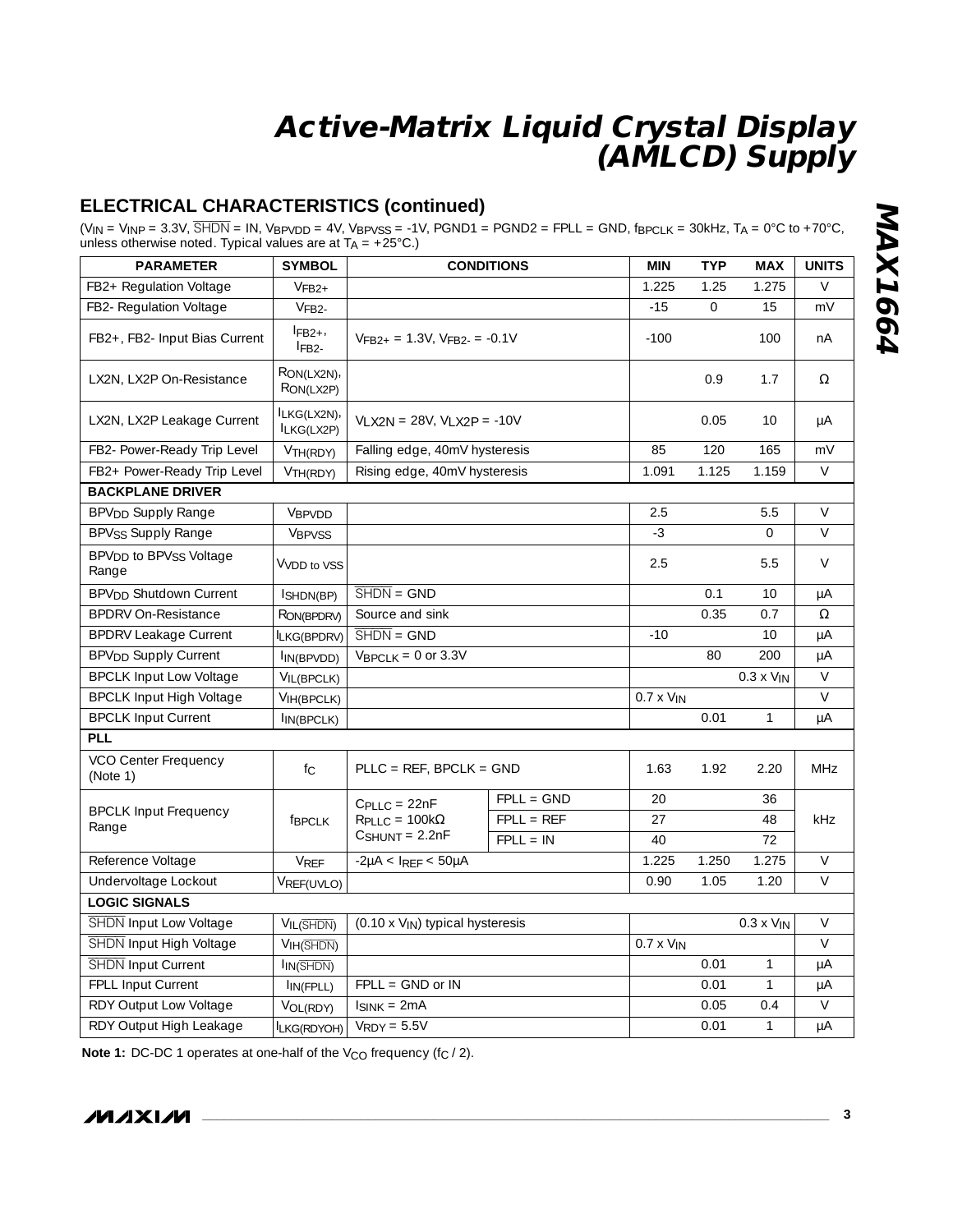

*MAXIM* 

MAX1664 **MAX1664**

**4 \_\_\_\_\_\_\_\_\_\_\_\_\_\_\_\_\_\_\_\_\_\_\_\_\_\_\_\_\_\_\_\_\_\_\_\_\_\_\_\_\_\_\_\_\_\_\_\_\_\_\_\_\_\_\_\_\_\_\_\_\_\_\_\_\_\_\_\_\_\_\_\_\_\_\_\_\_\_\_\_\_\_\_\_\_\_\_**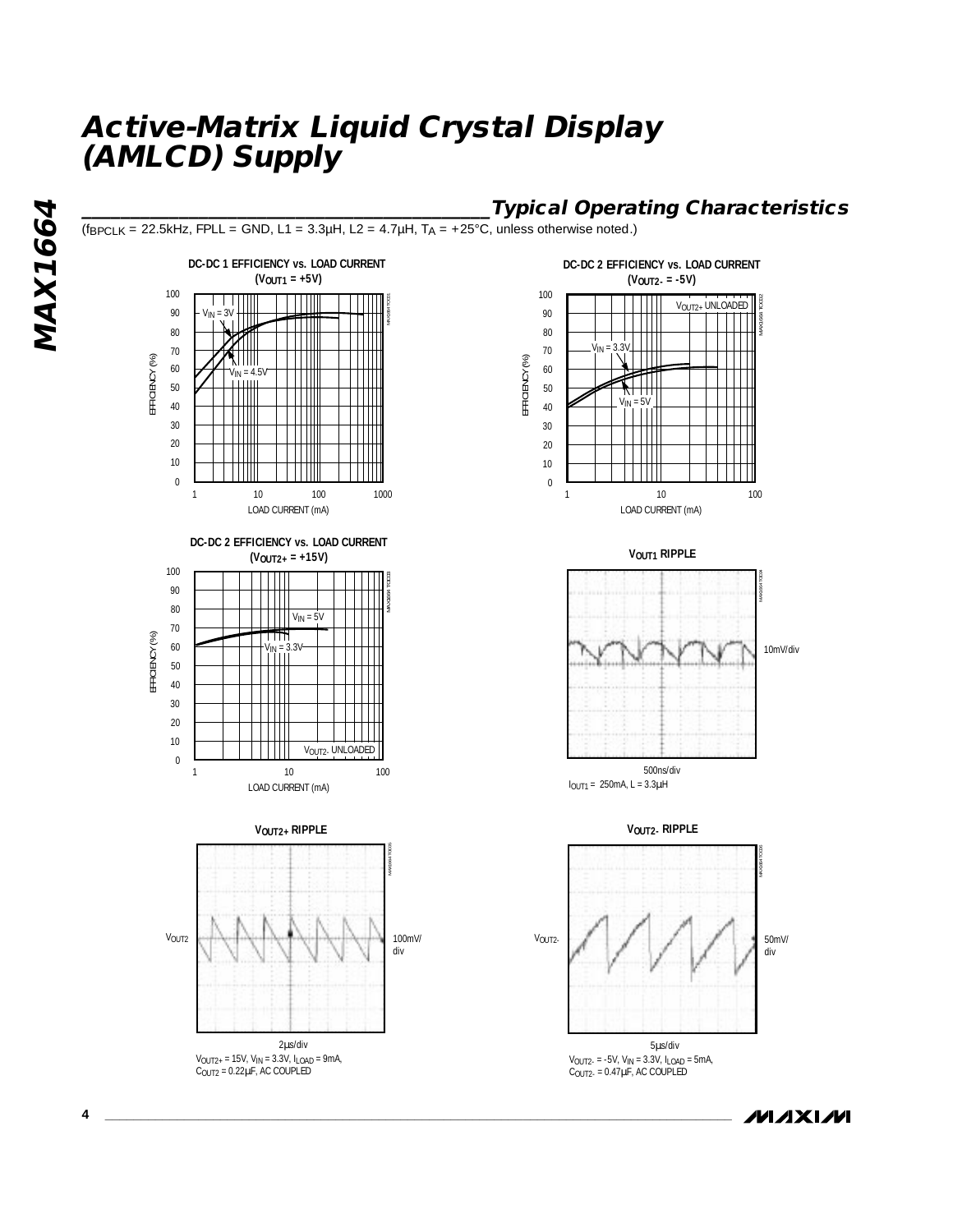## **Typical Operating Characteristics (continued)**

 $(f_{\text{BPCLK}} = 22.5 \text{kHz}$ , FPLL = GND, L1 = 3.3µH, L2 = 4.7µH, T<sub>A</sub> = +25°C, unless otherwise noted.)



 $V_{\text{OUT2-}} = -5V$ ,  $I_{\text{LOAD}} = 5mA$ ,  $C_{\text{OUT2-}} = 0.47 \mu F$ A: V<sub>OUT2-</sub>, 200mV/div, AC COUPLED B: V<sub>IN</sub>, 3V to 4V



**VOUT2+ LINE-TRANSIENT RESPONSE**



 $V_{\text{OUT2+}} = 15V$ ,  $I_{\text{LOAD}} = 5mA$ ,  $C_{\text{OUT2+}} = 0.22 \mu F$ A: VOUT2+, 200mV/div, AC COUPLED

**VOUT1 LOAD-TRANSIENT RESPONSE**



 $V_{\text{OUT1}} = 5V$ ,  $V_{\text{IN}} = 3.3V$ ,  $C_{\text{OUT1}} = 20 \mu F$ A: V<sub>OUT1</sub>, 50mV/div, AC COUPLED B: I<sub>OUT1</sub>, 25mA TO 225mA, 100mA/div



**MAX1664 MAX1664**

**\_\_\_\_\_\_\_\_\_\_\_\_\_\_\_\_\_\_\_\_\_\_\_\_\_\_\_\_\_\_\_\_\_\_\_\_\_\_\_\_\_\_\_\_\_\_\_\_\_\_\_\_\_\_\_\_\_\_\_\_\_\_\_\_\_\_\_\_\_\_\_\_\_\_\_\_\_\_\_\_\_\_\_\_\_\_\_ 5**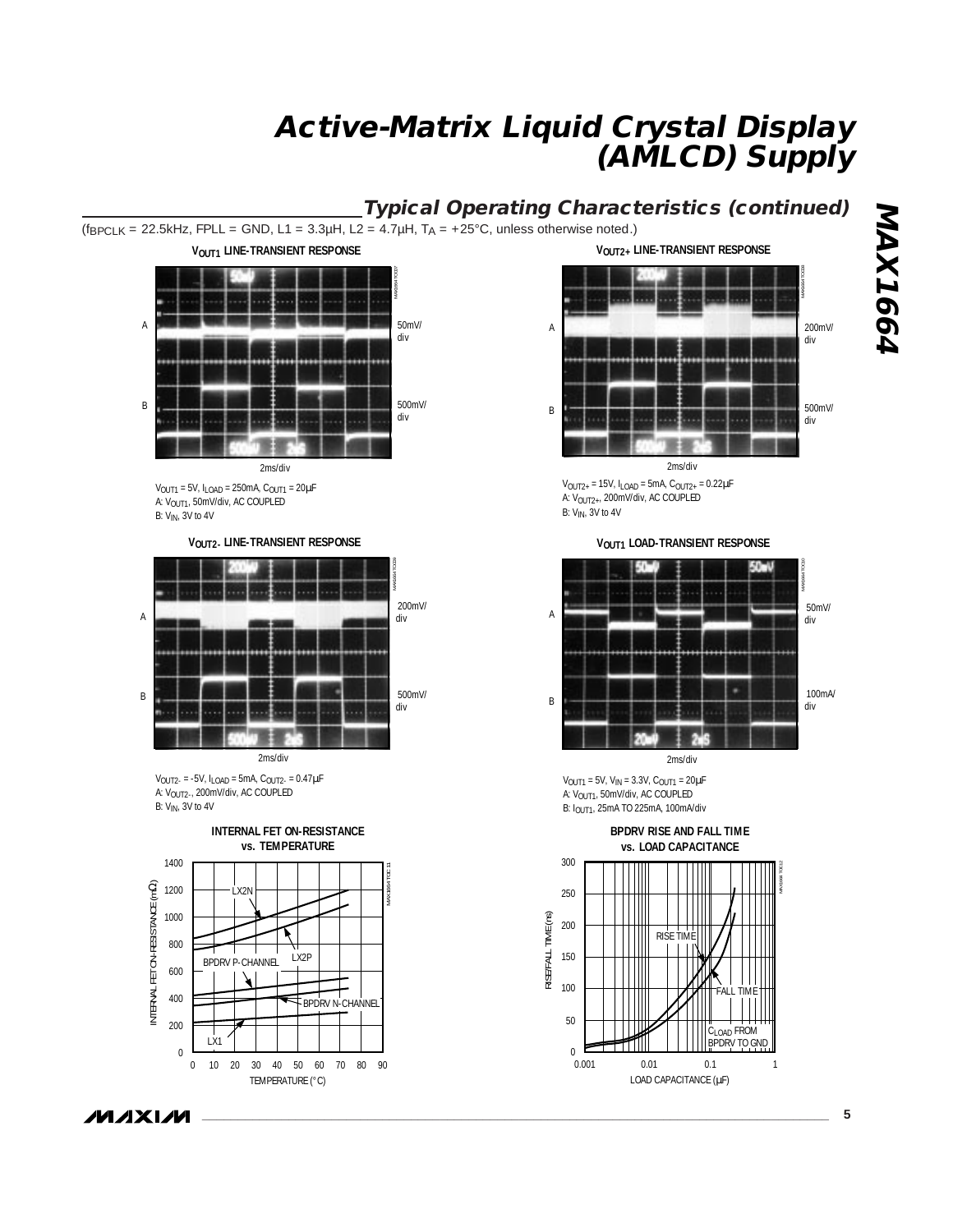

*IVI AXI IVI* 

**MAX1664**

**MAX1664**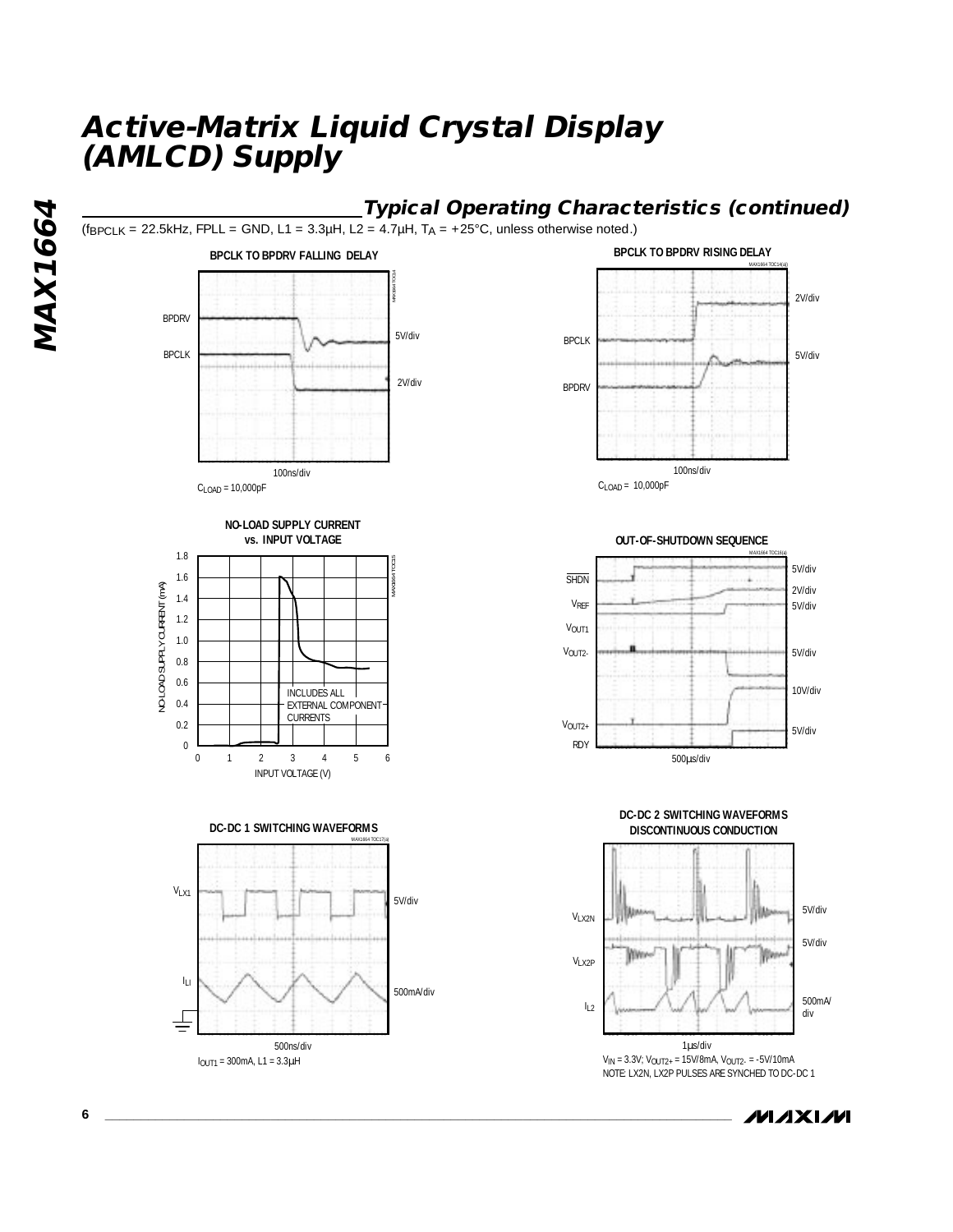## **\_\_\_\_\_\_\_\_\_\_\_\_\_\_\_\_\_\_\_\_\_\_\_\_\_\_\_\_\_\_\_\_\_\_\_\_\_\_\_\_\_\_\_\_\_\_\_\_\_\_\_\_\_\_\_\_\_\_\_\_\_\_Pin Description**

| PIN            | <b>NAME</b>             | <b>FUNCTION</b>                                                                                                                                         |
|----------------|-------------------------|---------------------------------------------------------------------------------------------------------------------------------------------------------|
| $\mathbf{1}$   | <b>SHDN</b>             | Shutdown Input. Drive low to enter shutdown mode. Drive high or connect to IN for normal operation. All IC<br>sections are off when SHDN is low.        |
| $\mathcal{P}$  | <b>RDY</b>              | Ready Indicator Output, DC-DC 1 and DC-DC 2. Open-drain N-channel output becomes high impedance<br>when all three outputs are within 10% of regulation. |
| 3              | FB1                     | Regulator Feedback Input, DC-DC 1. Regulates to 1.25V nominal.                                                                                          |
| $\overline{4}$ | <b>REF</b>              | Internal Reference Output. Connect a 0.22µF capacitor from this pin to GND. REF can source up to 50µA.                                                  |
| 5              | <b>GND</b>              | Analog Ground. Connect to PGND1 and PGND2. See Supply Connections and Layout section.                                                                   |
| 6              | IN                      | Supply Input to the IC. The input voltage range is $+2.8V$ to $+5.5V$ .                                                                                 |
| $\overline{7}$ | FB <sub>2</sub> -       | Regulator Feedback Input for Negative Output, DC-DC 2. Regulates to 0V nominal.                                                                         |
| 8              | $FB2+$                  | Regulator Feedback Input for Positive Output, DC-DC 2. Regulates to 1.25V nominal.                                                                      |
| 9              | <b>PLLC</b>             | PLL Compensation. Connect compensation network as in Figure 4.                                                                                          |
| 10             | <b>BPVSS</b>            | Backplane Driver Negative Supply. Typically connected to PGND1. May be connected to a separate supply.                                                  |
| 11             | <b>BPDRV</b>            | Backplane Driver Output                                                                                                                                 |
| 12             | <b>BPV<sub>DD</sub></b> | Backplane Driver Positive Supply. Typically connected to V <sub>OUT1</sub> of DC-DC 1. May be connected to a<br>separate supply.                        |
| 13             | <b>BPCLK</b>            | Backplane Driver Clock Input. See Table 1 for input frequency ranges.                                                                                   |
| 14             | <b>INP</b>              | DC-DC 2 Power Input. Source of Internal LX2P P-channel MOSFET.                                                                                          |
| 15             | LX2P                    | Drain of Internal LX2P P-Channel MOSFET                                                                                                                 |
| 16             | LX2N                    | Drain of Internal LX2N N-Channel MOSFET                                                                                                                 |
| 17             | PGND <sub>2</sub>       | Power Ground 2. Connect to PGND1. Source of internal LX2N N-channel MOSFET.                                                                             |
| 18             | PGND1                   | Power Ground 1. Connect to PGND2. Source of internal LX1 N-channel MOSFET.                                                                              |
| 19             | LX1                     | Drain of Internal LX1 N-Channel MOSFET                                                                                                                  |
| 20             | <b>FPLL</b>             | Sets the BPCLK input frequency range for PLL synchronization. Connect to GND, REF, or IN. See Table 1.                                                  |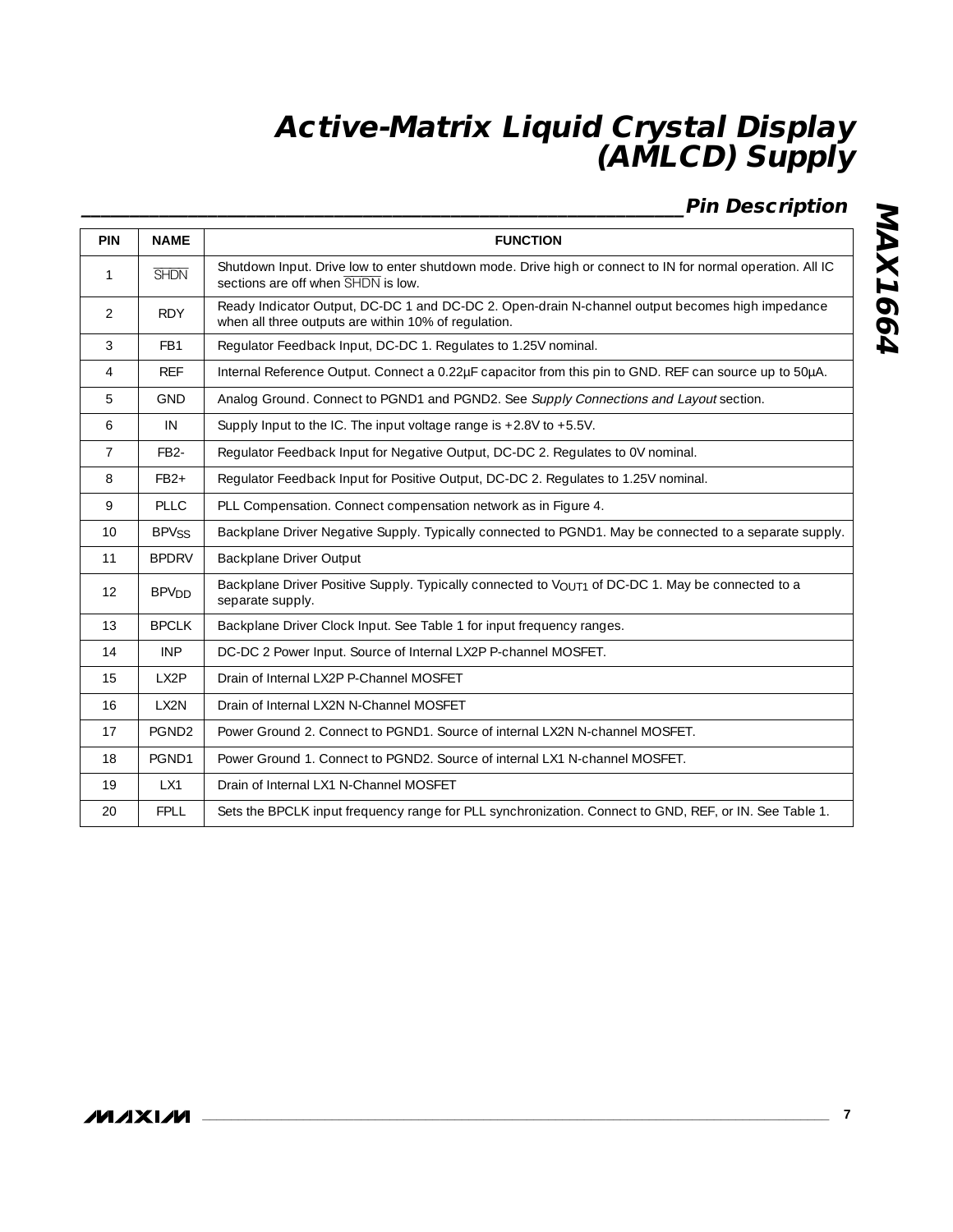

Figure 1. Functional Diagram

### **\_\_\_\_\_\_\_\_\_\_\_\_\_\_\_Detailed Description**

The MAX1664 combines power supply and backplane drive circuitry for active matrix thin-film-transistor (TFT) liquid crystal displays (LCD) into one IC. Included are a pulse-width-modulation (PWM) boost converter, a dualoutput (positive and negative) converter using one inductor, an LCD backplane driver, and a phaselocked loop (PLL) to synchronize all three outputs to the backplane clock.

A high switching frequency (1MHz nominal) and phaselocked operation allow the use of small, minimumheight external components while maintaining low output noise. Output voltages are adjustable to +5.5V (DC-DC 1) and to +28V and -10V (DC-DC 2). The negative output voltage can be set to as low as -20V with additional components.

The frequency ratio between the DC-DC 1 converter and the backplane clock can be set to 16, 24, or 32. This flexibility allows high DC-DC converter frequencies

to be used with LCD backplane clock rates ranging from 20kHz to 72kHz.

#### **Start-Up**

At start-up, both converters remain disabled until VRFF reaches 90% of its nominal value. VOUT1 is activated first. Once VOUT1 is regulated, VOUT2- is enabled. VOUT2+ is held at 0 until VOUT2- is within 90% of its regulation target. All three outputs power up in a similar order when power is applied or when coming out of shutdown. See the Out-of-Shutdown Sequence photo in the Typical Operating Characteristics section.

#### **DC-DC 1 Boost Converter**

DC-DC 1 uses a current-mode boost PWM architecture to produce a positive regulated voltage, adjustable from 3V to 5.5V (but not less than  $V_{\text{IN}}$ ). This converter uses an internal N-channel MOSFET with a maximum on-resistance of 0.5Ω. Cycle-by-cycle peak current limiting protects the switch under fault conditions. Upon start-up, DC-DC 1 is the first converter to be enabled.

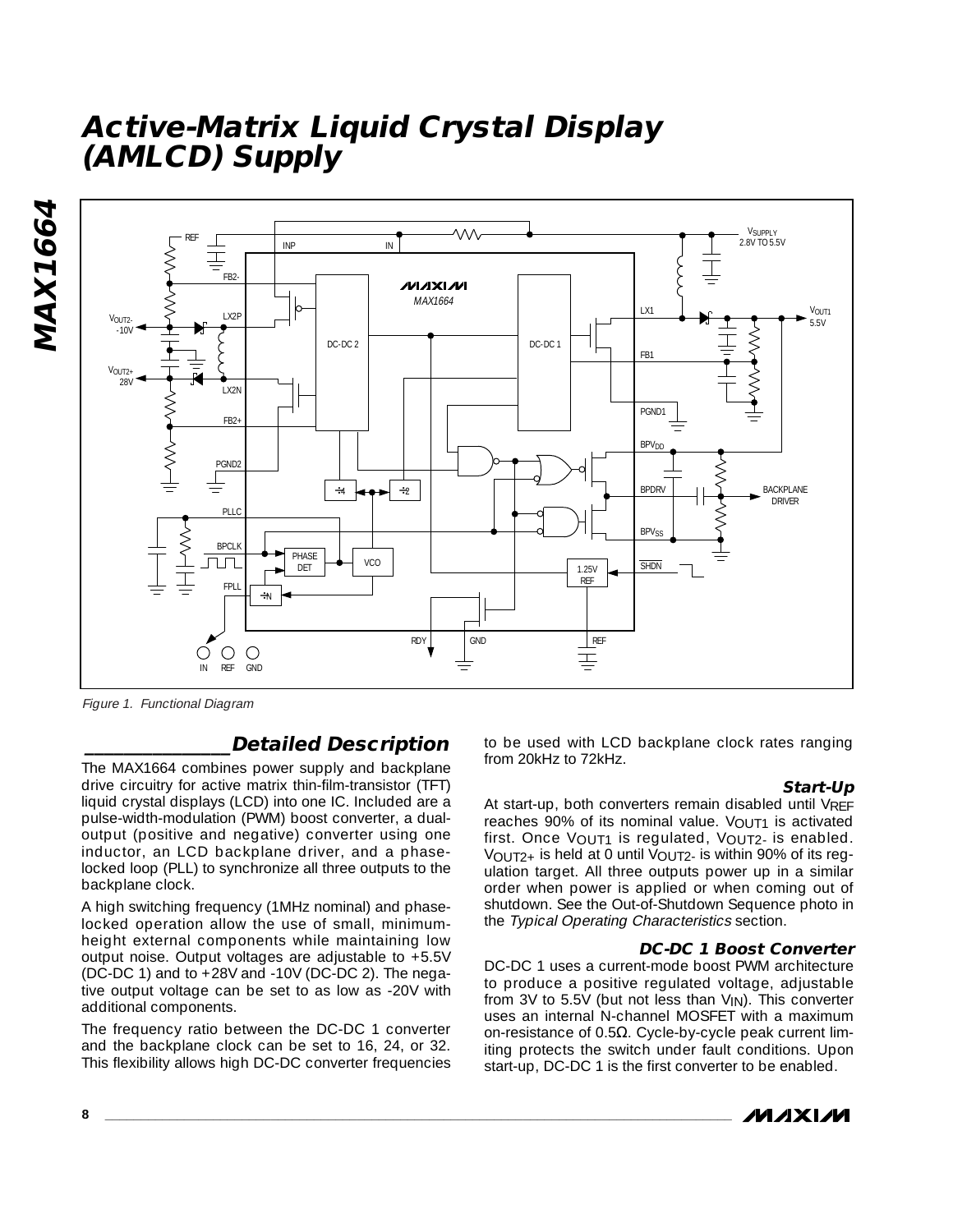| <b>FPLL</b> | <b>FBPCLK</b><br>(kHz) | <sup>f</sup> DC-DC 1<br>(kHz) | TDC-DC 2 MAX<br>(kHz) | $†DC-DC 1$<br><b>f</b> BPCLK | <sup>f</sup> DC-DC 2 MAX <sup>:</sup><br><b>f</b> BPCLK | $N^*$ |
|-------------|------------------------|-------------------------------|-----------------------|------------------------------|---------------------------------------------------------|-------|
| IN          | 40 to 72               | 640 to 1152                   | 320 to 576            | 16:1                         | 8:1                                                     | 32    |
| <b>REF</b>  | 27 to 48               | 640 to 1152                   | 320 to 576            | 24:1                         | 12:1                                                    | 48    |
| GND.        | 20 to 36               | 640 to 1152                   | 320 to 576            | 32:1                         | 16:1                                                    | 64    |

### **Table 1. Switching Frequency Options**

\*See Figure 2

Fixed-frequency, current-mode operation ensures that the switching noise exists only at the operating frequency and its harmonics. The switching frequency is phase locked to the backplane clock input. Table 1 illustrates the possible switching-frequency options.

### **DC-DC 2 Dual Outputs**

DC-DC 2 uses a synchronized, fixed on-time PFM architecture to provide the positive and negative output voltages that allow the driver ICs to turn the TFT gates on and off. When pulses occur, they are synchronized to DC-DC 1, thereby minimizing converter interactions and subharmonic interference.

The DC-DC 2 inductor current is always discontinuous, enabling the dual outputs to be regulated independently. This allows one output to be at 100% load while the other is at no load.

#### **DC-DC 2 Operation**

In normal operation, DC-DC 2 alternates between charging the negative and positive outputs (Figure 1). During the first half-cycle of the PFM clock period, both the N-channel and P-channel MOSFETs turn on, applying the input supply across inductor L2. This causes the inductor current to ramp up at a rate proportional to VINP. During the second half-cycle, the P-channel MOSFET turns off and the inductor transfers its energy into the negative output filter capacitor.

Assuming that the energy transfer is completed during this second half-cycle and the inductor current ramps down to zero, the process is repeated for the positive output during the next clock cycle. During the first half of the second clock cycle, both the N-channel and Pchannel MOSFETs turn on again. The current in the inductor again rises at the same rate. During the second half of the second clock cycle, the N-channel MOSFET is turned off and this time the inductor energy transfers to the positive output filter capacitor.

During conditions of heavy loads, DC-DC 2 will continue to operate in this manner, alternately delivering pulses to the negative and positive outputs. For lighter loads, the controller may skip one or more cycles of either polarity, thereby keeping the outputs in regulation. See Table 1 for the relationship between the maximum DC-DC 2 pulse frequency and the backplane clock frequency.

**Outputs with Low Step-Up or Inversion Ratios** For DC-DC 2 output voltage setpoints, which require minimum step-up or inversion ratios (for example,  $V_{\text{OUT+}}$  < 6V or  $V_{\text{OUT-}}$  > -3V, when  $V_{\text{INP}}$  = 5V), more than one half-cycle may be required to transfer the inductor energy to the appropriate output filter capacitor. In such cases, subsequent conversion cycles are delayed, as necessary, by one or more PFM clock cycles to preserve discontinuous mode operation.

### **Backplane Driver**

The MAX1664 provides a low-impedance backplane driver, as shown in Figure 1, that level-translates the BPCLK signal from a logic level to BPV<sub>DD</sub>/BPV<sub>SS</sub> levels. The backplane driver consists of an N-channel/P-channel complementary pair of high-current MOSFETs. These devices drive BPDRV to either BPV<sub>DD</sub> or BPV<sub>SS</sub> when BPCLK goes either high or low, respectively. The switches have a maximum on-resistance of  $0.7\Omega$  with a typical propagation delay of 50ns. Power for the backplane driver can be taken from the output of DC-DC 1,  $V_{\text{OUT1}}$ , as shown in the Typical Operating Circuit.

### **Phase-Locked Loop**

The MAX1664 contains an on-board PLL to synchronize the PWM and PFM converter clocks to the backplane clock (Figure 2). This will minimize noise and interference. The PLL is a frequency-multiplying type, generating a nominal 1MHz clock signal for DC-DC 1 and a nominal 500kHz clock for DC-DC 2. Three input frequency ranges, spanning 20kHz to 72kHz, permit synchronization over a broad range of backplane clock input frequencies while maintaining optimal conversion frequencies (Table 1).

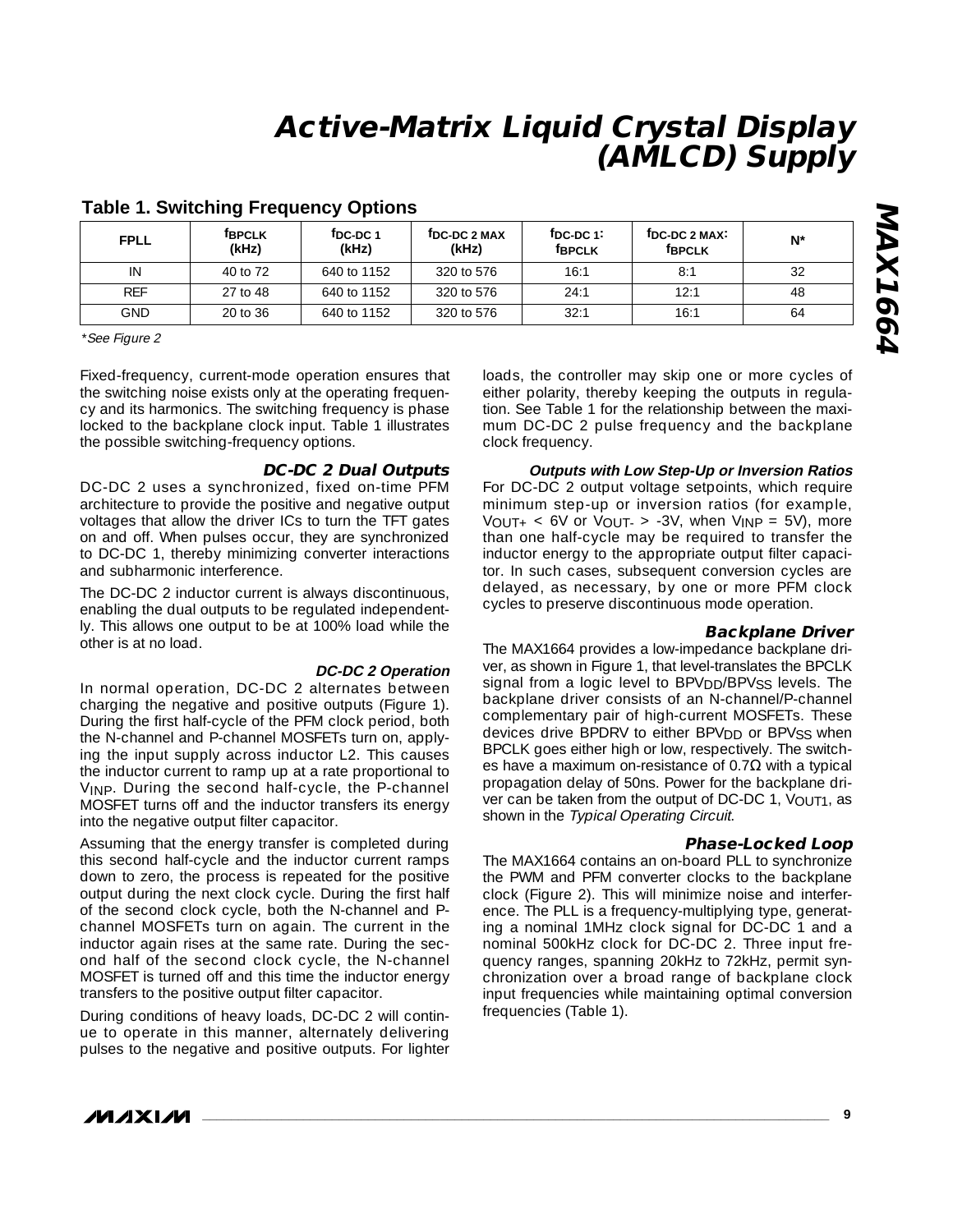**MAX1664 MAX1664** 



Figure 2. Internal PLL Operation within the MAX1664

The heart of the PLL is the VCO, which is trimmed to a nominal frequency of 1.92MHz for a control voltage (at the PLLC pin) of 1.250V. This high-frequency internal clock is divided digitally with a division ratio selected by pin-strapping FPLL to GND, REF, or IN. This divided clock is compared to the backplane clock by an internal phase comparator (rising-edge triggered). The phase detector in turn adjusts the VCO control voltage until the two frequencies (and phases) match. This feedback loop is compensated at the PLLC pin.

In some applications, the backplane clock may be halted for several cycles between screen scans or may not be immediately applied on power-up. The PLL contains a proprietary phase-detector architecture that minimizes frequency error during clock dropouts of more than two cycles and re-establishes lock immediately when the clock resumes.

#### **Ready Indicator (RDY)**

The RDY pin has an open-drain output and indicates when all three outputs are in regulation. The open-drain output becomes high impedance when all three converter outputs are within 10% of their regulation setpoints.

## **Design Procedure and \_\_\_\_\_\_\_\_\_\_\_\_\_\_Component Selection**

#### **Output Voltage Selection**

The three output voltages as well as the DC bias for the backplane clock are adjustable on the MAX1664, as shown in Figure 3. Set each output using two standard 1% resistors to form a voltage divider between the selected output and its respective feedback pin. Use the following equations to calculate the resistances.



Figure 3. Output Voltage Selection

#### **DC-DC 1 Output**

For V<sub>OUT1</sub> = 5V, typical values are R2 = 100kΩ and R1 = 301kΩ. To set V<sub>OUT1</sub> to another voltage, choose R2 = 100k $\Omega$  and C<sub>FB1</sub> = 50pF, and calculate R1 as follows:

$$
R1 = R2 \left( \frac{V_{\text{OUT1}}}{V_{\text{FB1}}} - 1 \right)
$$

#### **DC-DC 2 Positive Output**

For V<sub>OUT2+</sub> = 15V, typical values are R8 = 49.9k $\Omega$  and R7 = 549k $\Omega$ . To set V<sub>OUT2+</sub> to another voltage, choose  $R8 = 49.9k\Omega$  and calculate R7 as follows:

$$
R7 = R8 \left( \frac{V_{\text{OUT2+}}}{V_{\text{FB2+}}} - 1 \right)
$$

#### **DC-DC 2 Negative Output**

For the negative output voltage, the FB2- threshold voltage is 0. For  $V_{\text{OUT2-}} = -5V$ , typical values are R5 = 49.9kΩ and R6 = 200kΩ. To set V<sub>OUT2+</sub> to another voltage, choose  $R5 = 49.9k\Omega$  and calculate R6 as follows:

$$
R6 = R5 \left| \frac{V_{\text{OUT2-}}}{V_{\text{REF}}}\right|
$$

#### **DC Bias for the Backplane Driver**

For  $V_{DCBIAS} = V_{BPVDD}/2$ , typical values are R3 = R4 = 100k $Ω$ . To set the DC bias to a different value, choose R4 and calculate R3 as follows:

$$
R3 = R4 \left( \frac{V_{BPVDD} - V_{BPVSS}}{V_{DCBIAS} - V_{BPVSS}} - 1 \right)
$$

*MAXM*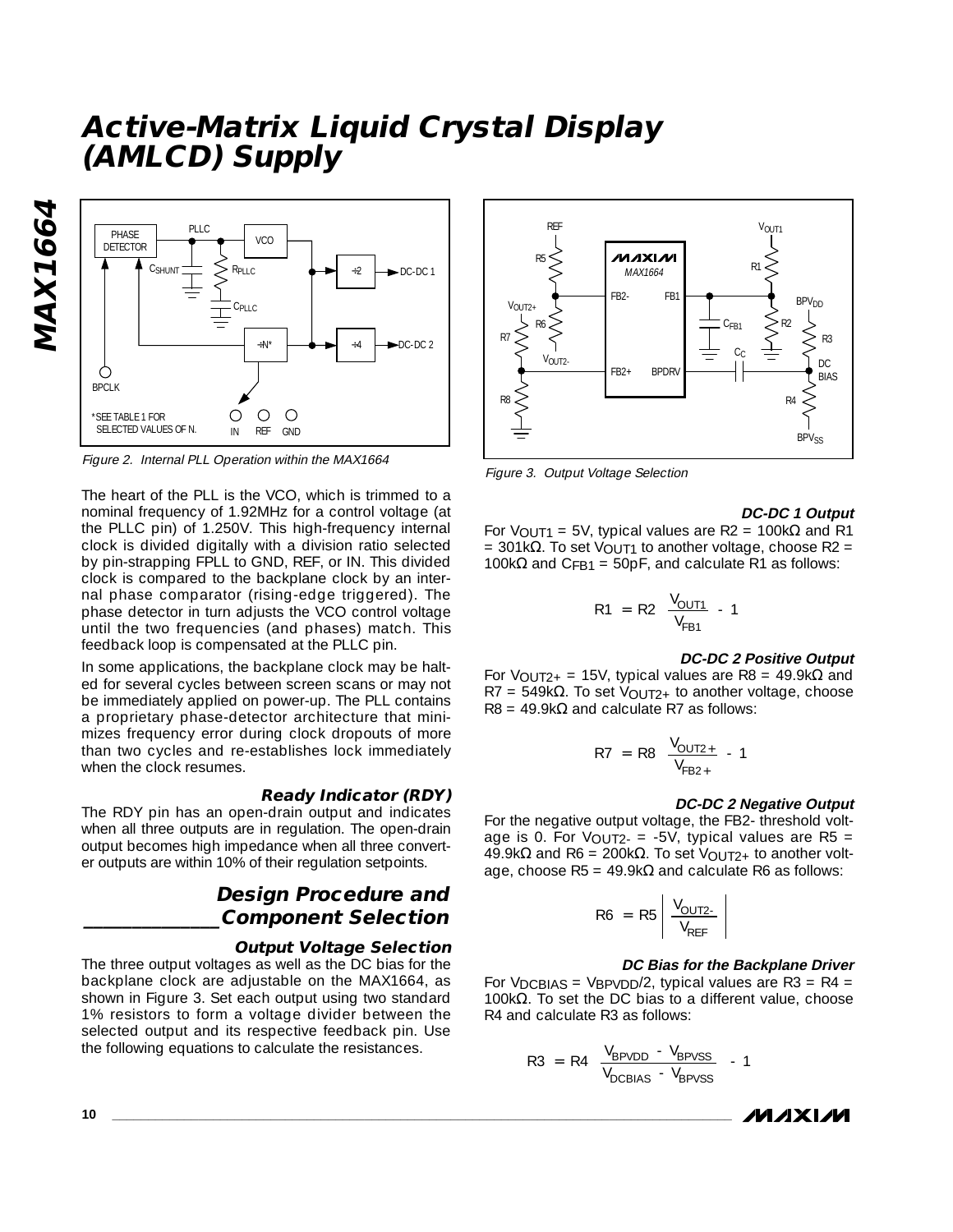

Figure 4. Detailed Typical Operating Circuit

#### **Inductor Selection**

The optimum inductor value for L1 is 3.3µH, as shown in Figure 4. Inductors with less than 300mΩ DC series resistance are recommended to achieve the highest efficiency. Using a larger value for L1 (e.g., 4.7µH) increases the output current capability of DC-DC 1 (by reducing the peak ripple current) at the expense of size and the additional output filter capacitance needed for loop stability.

For DC-DC 2, at large input voltages (i.e., 5V) and low switching frequencies (i.e., ≤400kHz), the value of L2 should be increased (e.g., 6.8µH or 10µH) to limit the peak current. In some cases it may be necessary to reduce the value of L2 to increase the output current capability of DC-DC 2 (Table 2). The relationship between input voltage, output voltage, switching frequency, inductor value, and maximum load current for DC-DC 2 is complex and nonlinear. This relationship is summarized in Table 2. The L2 equation is as follows:

$$
L2 > \frac{V_{INP} - \left[R_{ON(LX2P)} + R_{ON(LX2N)} + R_{L2}\right] \frac{(I_{PEAK})}{2}}{I_{PEAK} \times 2 \left(f_{DC-DC-1}\right)}
$$

where:

Internal MOSFET on-resistance:  $R_{ON(LX2P)} = R_{ON(LX2N)} = 0.9\Omega$  typical External inductor DC resistance:  $R_{L2} = 0.3\Omega$  typical Inductor peak current: IPEAK = 700mA (750mA absolute maximum)

Due to the MAX1664's high switching frequency, inductors with a high-frequency core material such as ferrite are recommended. Powdered iron compounds are not recommended due to their higher core losses. Typical small-size, low-profile inductors include the ILS-3825 (Dale Electronics-Vishay) and the CLQ61B (Sumida). These inductors are primarily used for DC-DC converters with low height requirements. See Table 3 for more information on manufacturers who provide low-profile inductors.

### **MAXIM**

**\_\_\_\_\_\_\_\_\_\_\_\_\_\_\_\_\_\_\_\_\_\_\_\_\_\_\_\_\_\_\_\_\_\_\_\_\_\_\_\_\_\_\_\_\_\_\_\_\_\_\_\_\_\_\_\_\_\_\_\_\_\_\_\_\_\_\_\_\_\_\_\_\_\_\_\_\_\_\_\_\_\_\_\_\_\_ 11**

**MAX1664**

**MAX1664**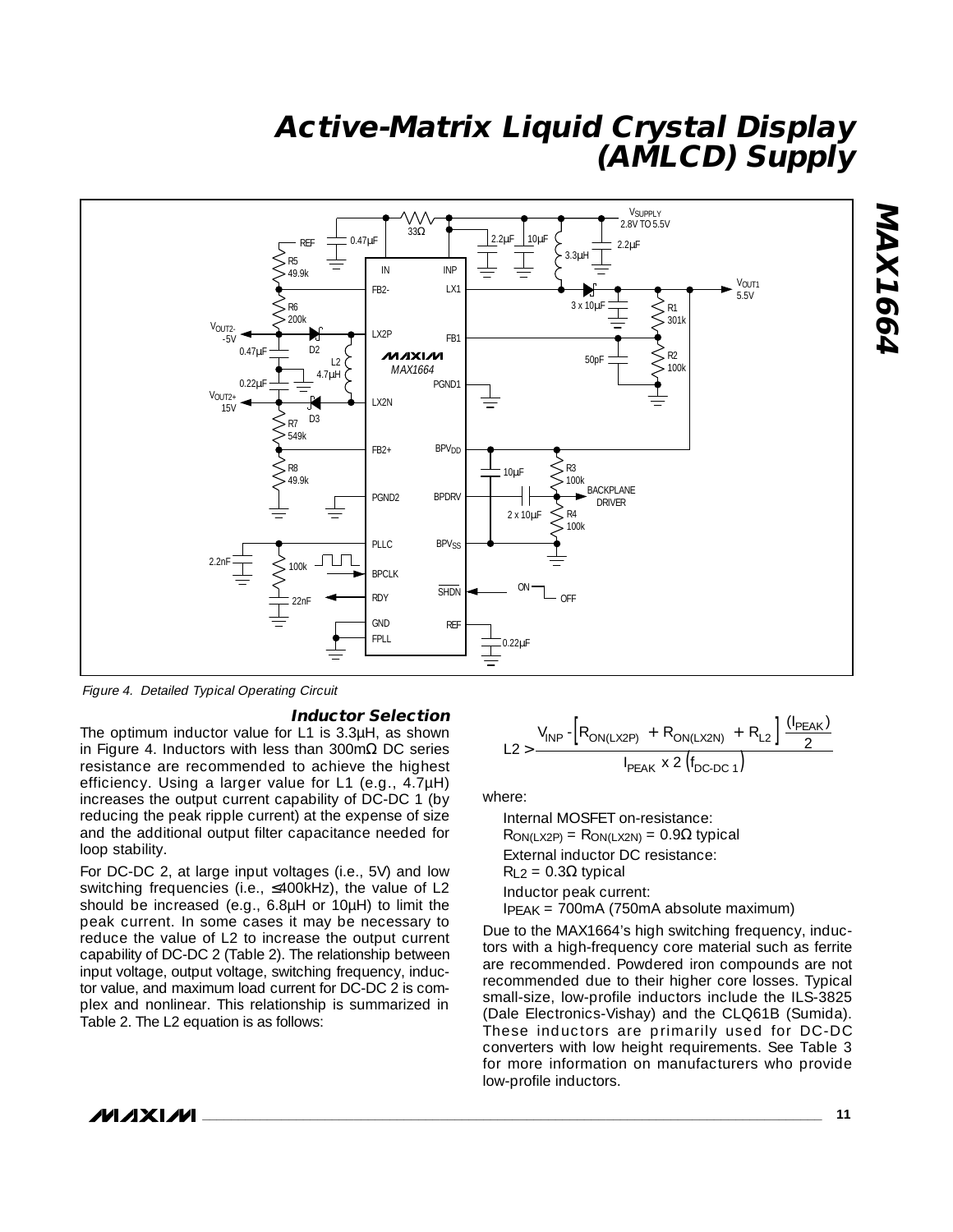| $VOUT2+$<br>(V) | VOUT2-<br>(V) | <b>V<sub>IN</sub></b><br>(V) | <b>fBPCLK</b><br>(kHz) | L2<br>(HH) | lout <sub>2+(MAX)</sub><br>(mA) | <b>IOUT2-(MAX)</b><br>(mA) | fDC-DC 2(MAX)<br>(kHz) | <b>INDUCTOR PEAK</b><br><b>CURRENT*</b><br>(mA) |
|-----------------|---------------|------------------------------|------------------------|------------|---------------------------------|----------------------------|------------------------|-------------------------------------------------|
| $+15$           | $-5$          | 3.0                          | 22.5                   | 4.7        | 6                               | 15                         | 360                    | 375                                             |
| $+15$           | $-5$          | 3.0                          | 22.5                   | 2.7        | 8                               | $\overline{23}$            | 360                    | 585                                             |
| $+15$           | $-5$          | 3.3                          | 22.5                   | 4.7        | $\overline{7}$                  | 19                         | 360                    | 425                                             |
| $+15$           | $-5$          | 3.3                          | 22.5                   | 2.7        | 10 <sup>1</sup>                 | 27                         | 360                    | 643                                             |
| $+15$           | $-5$          | 4.5                          | 22.5                   | 4.7        | 15                              | 35                         | 360                    | 550                                             |
| $+15$           | $-5$          | 5.0                          | 22.5                   | 4.7        | 20                              | 43                         | 360                    | 600                                             |
| $+20$           | $-10$         | 3.0                          | 22.5                   | 4.7        | 3                               | 6                          | 360                    | 385                                             |
| $+20$           | $-10$         | 3.0                          | 22.5                   | 2.7        | 5                               | 10                         | 360                    | 585                                             |
| $+20$           | $-10$         | 3.0                          | 25.0                   | 4.7        | $\overline{2}$                  | 5                          | 400                    | 340                                             |
| $+20$           | $-10$         | 3.0                          | 25.0                   | 2.7        | $\overline{4}$                  | 8                          | 400                    | 530                                             |
| $+20$           | $-10$         | 3.0                          | 30.0                   | 4.7        | 3                               | $\overline{4}$             | 480                    | 300                                             |
| $+20$           | $-10$         | 3.0                          | 30.0                   | 2.7        | 3                               | 6                          | 480                    | 451                                             |
| $+20$           | $-10$         | 3.3                          | 22.5                   | 4.7        | $\overline{4}$                  | 8                          | 360                    | 425                                             |
| $+20$           | $-10$         | 3.3                          | 22.5                   | 2.7        | 6                               | 12                         | 360                    | 643                                             |
| $+20$           | $-10$         | 3.3                          | 25.0                   | 4.7        | $\overline{4}$                  | $\overline{7}$             | 400                    | 370                                             |
| $+20$           | $-10$         | 3.3                          | 25.0                   | 2.7        | 6                               | 10                         | 400                    | 583                                             |
| $+20$           | $-10$         | 3.3                          | 30.0                   | 4.7        | $\overline{4}$                  | 5                          | 480                    | 340                                             |
| $+20$           | $-10$         | 3.3                          | 30.0                   | 4.7        | $\overline{4}$                  | 8                          | 480                    | 496                                             |
| $+20$           | $-10$         | 4.5                          | 22.5                   | 4.7        | 9                               | 16                         | 360                    | 580                                             |
| $+20$           | $-10$         | 4.5                          | 25.0                   | 4.7        | 8                               | 14                         | 400                    | 500                                             |
| $+20$           | $-10$         | 4.5                          | 30.0                   | 4.7        | 8                               | 12                         | 480                    | 450                                             |
| $+20$           | $-10$         | 4.5                          | 30.0                   | 2.7        | 10                              | 17                         | 480                    | 679                                             |
| $+20$           | $-10$         | 5.0                          | 22.5                   | 4.7        | 11                              | 20                         | 360                    | 640                                             |
| $+20$           | $-10$         | 5.0                          | 25.0                   | 4.7        | 10                              | 18                         | 400                    | 550                                             |
| $+20$           | $-10$         | 5.0                          | 30.0                   | 4.7        | 10                              | 15                         | 480                    | 500                                             |

## **Table 2. Typical DC-DC 2 Operation**

\*Note: Absolute maximum peak current at LX2P and LX2N is 750mA.

#### **Diode Selection**

The MAX1664's high switching frequency requires fast diodes. Schottky diodes such as the MBR0520L and MBR0540L (Motorola) are recommended because they have the necessary power ratings in a low-height SOD-123 package. Also recommended is the MBRM5817 which is 1.1mm high. Use a Schottky diode with a forward current rating greater than:

$$
I_F > \frac{I_{OUT} V_{OUT}}{0.9 V_{IN}}
$$

For the positive output of DC-DC 2, use a Schottky diode with a voltage rating that exceeds  $V_{\Omega U}T_{2+}$ . For the negative output, use a Schottky diode with a rating that exceeds  $V_{IN}$  +  $V_{OUT2}$ . See Table 3 for more information on Schottky diode manufacturers.

### **Filter Capacitor Selection**

An output filter capacitor's ESR and size can greatly influence a switching converter's output ripple, as shown in the following equation.

$$
V_{RIPPLE(PK-PK)} \cong I_{PEAK} \times R_{ESR} + I_{OUT} \left(\frac{t_{ON}}{C_{OUT}}\right)
$$
  
DC-DC 1  $t_{ON} = \frac{1}{f_{DC-DC 1}} \left(\frac{V_{OUT1} + V_F - V_{IN}}{V_{OUT1} + V_F}\right)$   
DC-DC 2  $t_{ON} = \frac{1}{2 f_{DC-DC 1}}$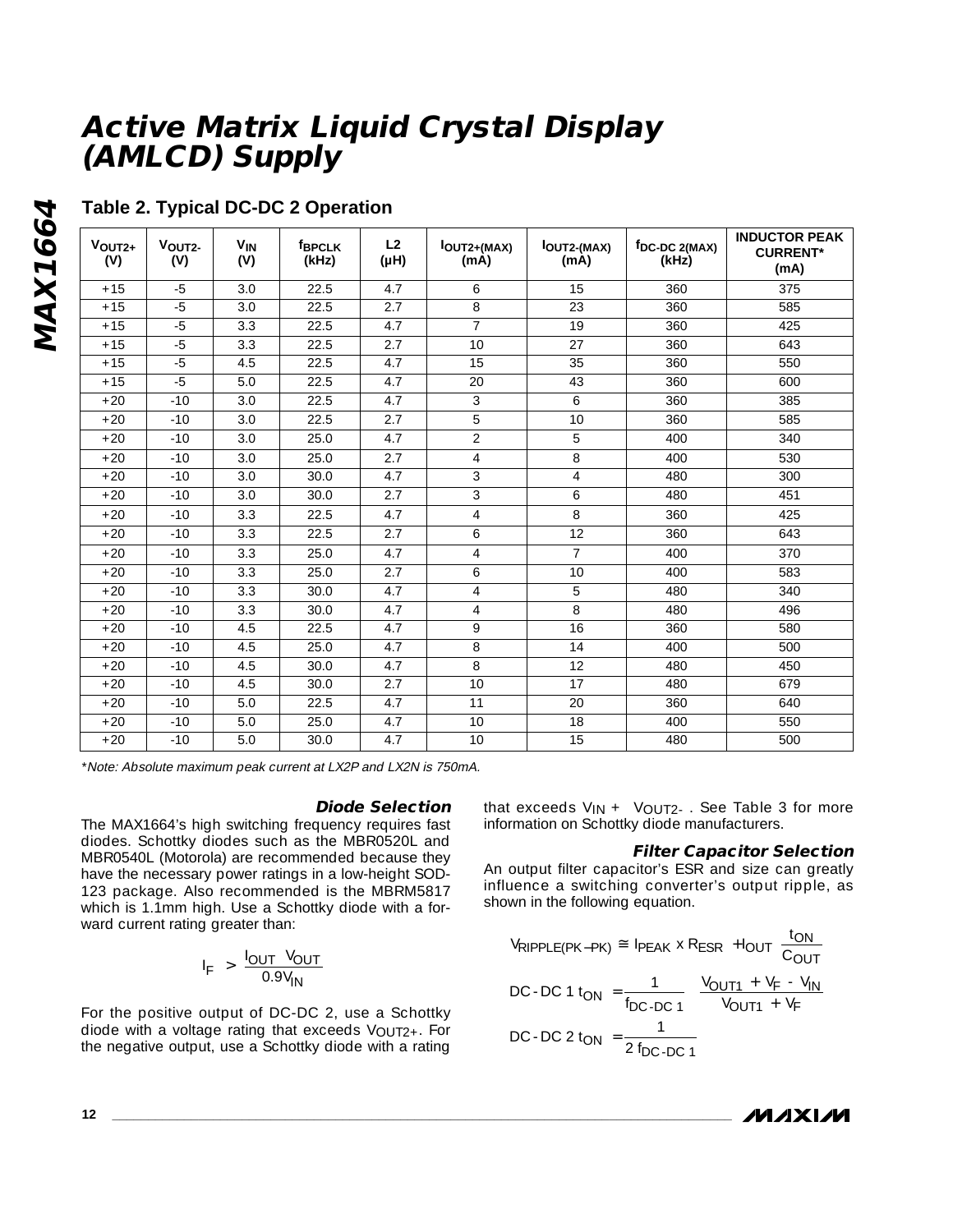Ceramic capacitors are recommended because they have low ESR and the lowest profile. Typical ceramic capacitors are the C3225X5R series from TDK and JMK325 series from Taiyo Yuden. See Table 3 for more information on the manufacturers who provide surfacemount ceramic capacitors.

### **PLL Compensation**

In most applications, the recommended compensation component values shown in Figure 4 will give optimal system performance. If no backplane clock is used, connect PLLC to REF.

| <b>MANUFACTURER</b>       | <b>PHONE</b>     | <b>FAX</b>         |
|---------------------------|------------------|--------------------|
| <b>INDUCTORS</b>          |                  |                    |
| Dale Inductors            | (605) 668-4131   | $(605) 665 - 1627$ |
| Sumida USA                | (847) 956-0666   | (847) 956-0702     |
| <b>DIODES</b>             |                  |                    |
| Central Semiconductor     | $(516)$ 435-1110 | $(516)$ 435-1824   |
| International Rectifier   | (310) 322-3331   | (310) 322-3232     |
| Motorola                  | (602) 303-5454   | $(602)$ 994-6430   |
| <b>CERAMIC CAPACITORS</b> |                  |                    |
| Marcon/United<br>Chemicon | (847) 696-2000   | (847) 696-9278     |
| <b>TDK</b>                | (847) 390-4373   | (847) 390-4428     |
| Taiyo Yuden               | (408) 573-4150   | (408) 573-4159     |
| Vishay/Vitramon           | (203) 268-6261   | (203) 452-5670     |

### **Table 3. Component Manufacturers**

### **\_\_\_\_\_\_\_\_\_\_\_\_\_Applications Information**

#### **Increasing V<sub>OUT</sub> Above 5.5V**

For VOUT1 output voltages above 5.5V, connect the supplemental charge pump circuit shown in Figure 5. The connection shown supplies a 10V 150mA output, but other voltages from  $2 \times V_{IN}$  to 10V can be set by selecting the appropriate values for R1 and R2 (see DC-DC 1 Output section). C2–C4 are shown as parallel combinations of 3.3µF ceramic capacitors so that a 1.1mm height restriction can be met. If height is not restricted, then larger values can be used instead of parallel capacitor combinations.

### **3.3V to -20V Charge-Pump Configuration**

For applications requiring negative voltages down to -20V, an inverting charge-pump block can be added to the VOUT2- output (Figure 6). Typical values for CF and

$$
\boldsymbol{M}\boldsymbol{\mathcal{X}}\boldsymbol{M}
$$



Figure 5. Charge Pump Configuration to Increase VOUT1 Above 5.5V.

COUT are 0.47µF to 1µF and 4.7µF to 10µF, respectively. As a general rule, COUT should be ten times greater than CF. This circuit operates as follows:

- 1) During the first PFM cycle, the voltage at V1 is charged by inductor L2 to some fraction of its final steady-state voltage, in the normal manner described in the Detailed Description.
- 2) During the first half of subsequent PFM cycles, pin LX2P is pulled to VINP, and capacitor CF is charged to  $(V_{INP} + V_1 \cdot V_D)$ , where  $V_D$  is a diode forward voltage.
- 3) During subsequent second half-cycles when LX2P flies negatively below  $V1$ , capacitor  $C_F$  transfers some of its energy to output capacitor COUT, which then is charged to a negative voltage of approximately (VINP  $+ 2 \times \sqrt{11 - 2x}$  VD).
- 4) This process continues until VOUT reaches the desired voltage, as determined by the ratio of the FB2- feedback resistors.
- 5) During steady-state (in-regulation) operation, the magnitude of the voltage at LX2P is equal to  $(\overline{V_{\text{OUT}}}\)/2 - \overline{V_{\text{IN}}}\sqrt{2 + V_{\text{D}}})$ , which must be limited to less than 10V.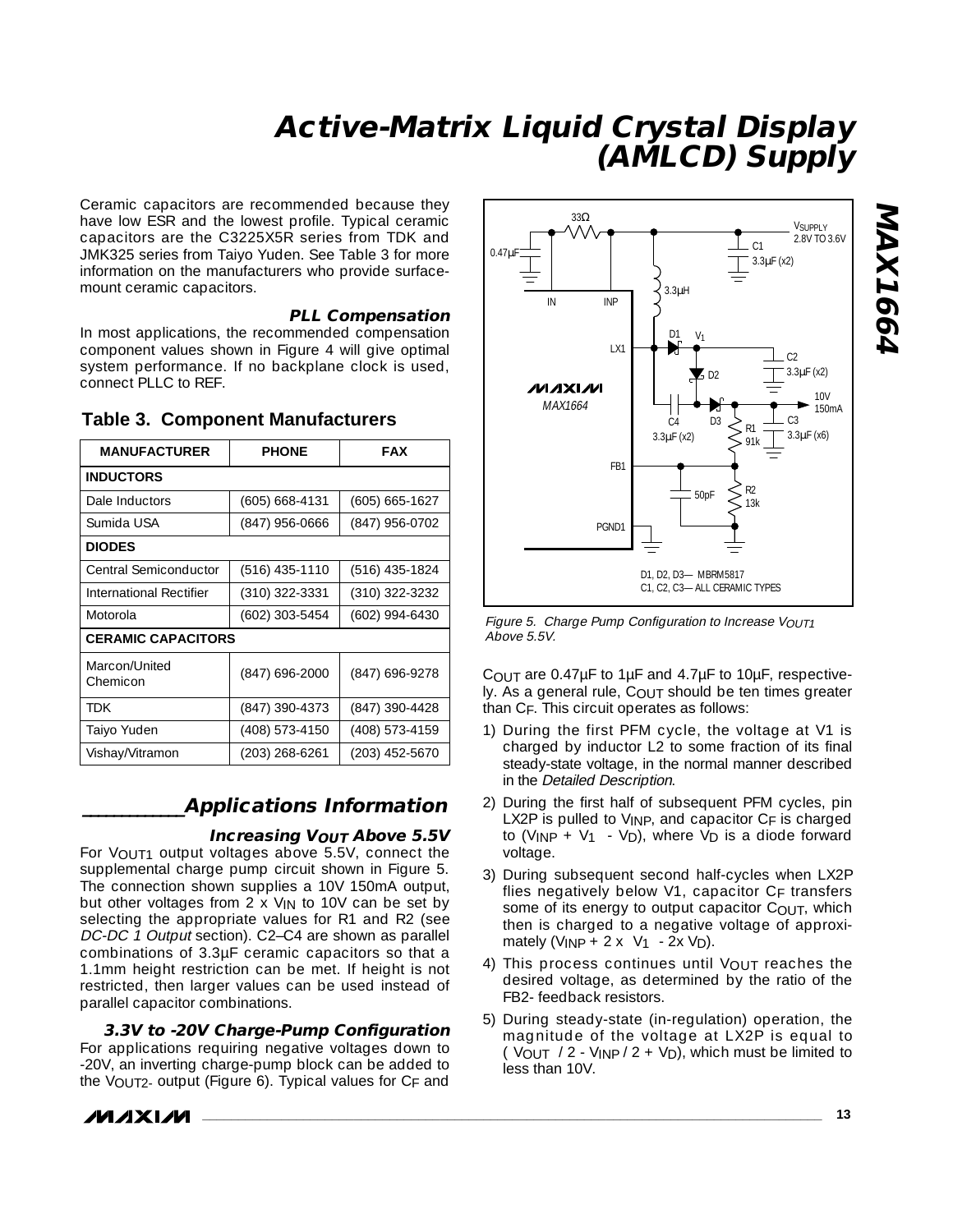#### **Supply Connections and Layout**

The MAX1664 performs both precision analog and high-power switching functions. Carefully plan supply connections, bypassing, and layout. Bypass IN and INP with a 33Ω isolation resistor (R9, Figure 4) between them. In addition, sufficient low-ESR bypassing must be provided on the INP bus to ensure stability of DC-DC 1.

A solid ground plane under the power components, with a separate ground plane under the analog nodes, is highly recommended. These ground planes should be connected at a single, quiet point. Analog reference and feedback signals should be referred to and routed over the analog ground plane. Figure 7 shows a typical layout using separate ground planes.



Figure 6. VOUT2- Voltage-Doubler Charge Pump





Figure 7a. MAX1664 Component Placement Guide Figure 7b. MAX1664 PC Board Layout—Component Side

**MAXIM**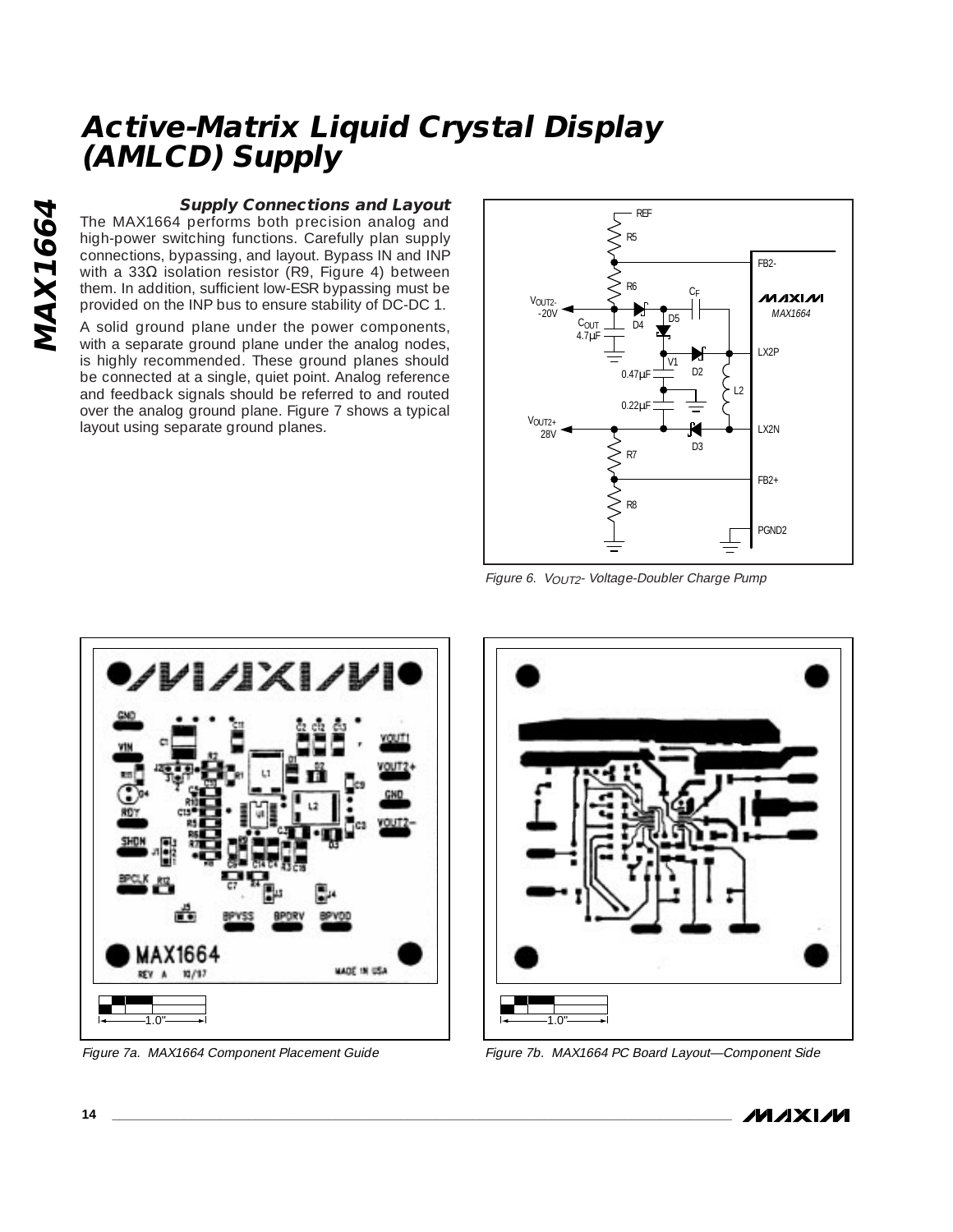

Figure 7c. MAX1664 PC Board Layout—Solder Side

## **\_\_\_\_\_\_\_\_\_\_\_\_\_\_\_\_\_\_\_Chip Information**

TRANSISTOR COUNT: 838

**MAXIM**